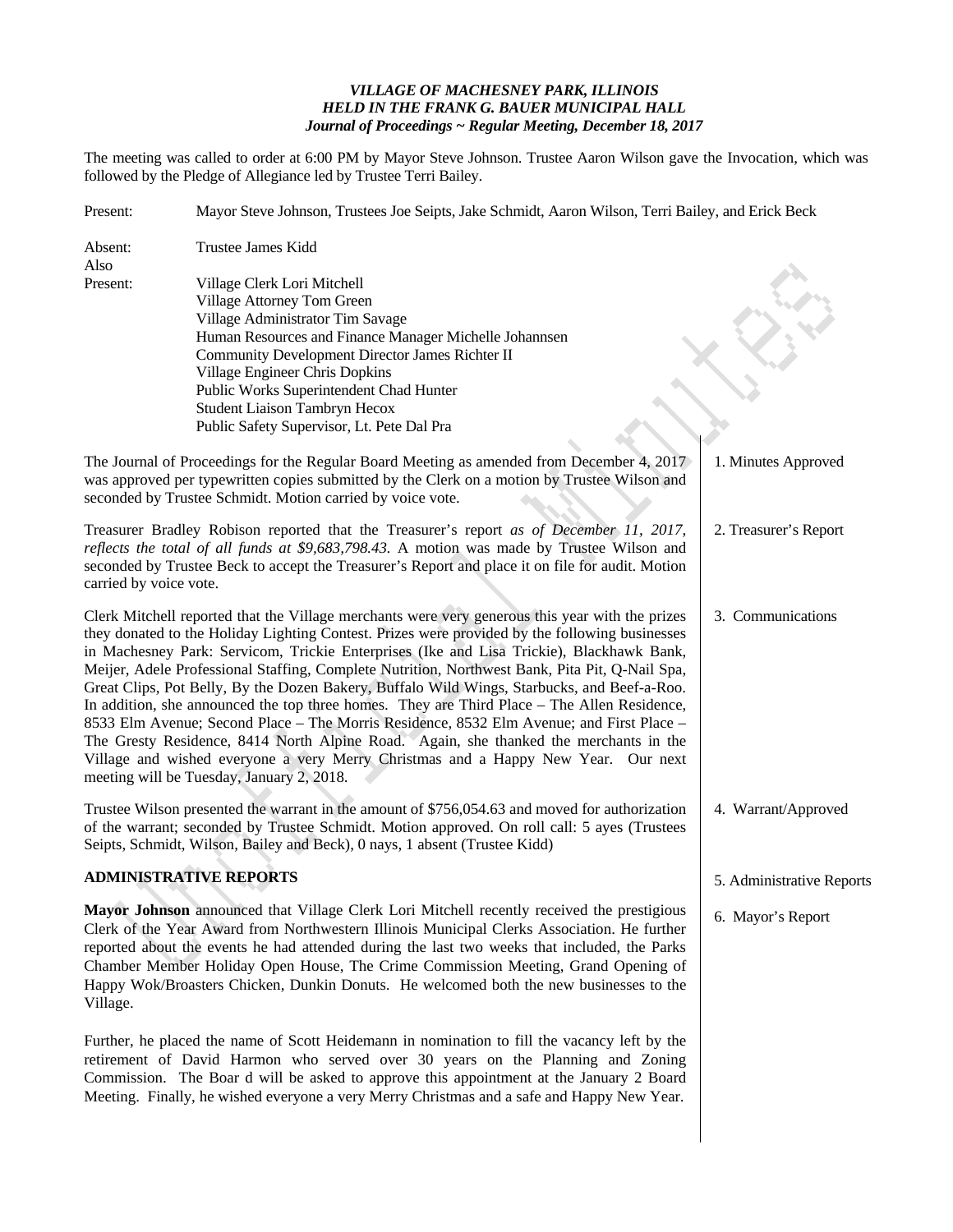| Journal of Proceedings<br>December 18, 2017<br>Page Two                                                                                                                                                                                                                                                                                                                                                                                                                                                                                                                                                                                                                |    |                           |
|------------------------------------------------------------------------------------------------------------------------------------------------------------------------------------------------------------------------------------------------------------------------------------------------------------------------------------------------------------------------------------------------------------------------------------------------------------------------------------------------------------------------------------------------------------------------------------------------------------------------------------------------------------------------|----|---------------------------|
| <b>Attorney Green</b> wished everyone a Merry Christmas and Happy New Year.                                                                                                                                                                                                                                                                                                                                                                                                                                                                                                                                                                                            | 7. | Attorney's Report         |
| Village Administrator Tim Savage announced that Pete Dal Pra received a promotion to<br>Lieutenant last week and congratulated him on this accomplishment. Further, he wished everyone<br>a Merry Christmas and Happy New Year.                                                                                                                                                                                                                                                                                                                                                                                                                                        |    | 8. Village Administrator  |
| Finance and HR Manager Michelle Johannsen wished everyone a Merry Christmas and Happy<br>New Year.                                                                                                                                                                                                                                                                                                                                                                                                                                                                                                                                                                     |    | 9. Finance/HR Manager     |
| Community Development Director James Richter II wished everyone Happy Holidays and<br>announced that the Village's Destination Machesney Facebook page is reaching over 13,000<br><i>viewers.</i>                                                                                                                                                                                                                                                                                                                                                                                                                                                                      |    | 10. Comm. Dev Dir         |
| Public Works Superintendent Chad Hunter had no report this evening                                                                                                                                                                                                                                                                                                                                                                                                                                                                                                                                                                                                     |    | 11. Pub Works Supt        |
| Village Engineer Chris Dopkins reported that construction season is done and the final<br>paperwork is being completed. He thanked the Village for allowing McMahon to serve as<br>Village Engineer and wished everyone a Merry Christmas and Happy New Year.                                                                                                                                                                                                                                                                                                                                                                                                          |    | 12. Village Engineer      |
| Harlem High School Student Liaison Tambryn Hecox reported that Talent Show tryouts<br>occurred and students are completing finals this week. Further, she thanked the Village for<br>allowing her to judge the lighting contest. She and her mother had a great time seeing all the<br>lights in the Village. Further, she wished everyone a Merry Christmas and Happy New Year.                                                                                                                                                                                                                                                                                       |    | 13. Student Liaison       |
| Public Safety Supervisor, Lt. Pete Dal Pra reported that from December 1, 2017 through<br>December 14, 2017, there were 917 total calls for service by the Machesney Park Division of the<br>Sheriff's Department and 272 reports were taken.                                                                                                                                                                                                                                                                                                                                                                                                                          |    | 14. Pub Safety Supervisor |
| He further reported that the community is invited to attend an event called Hot Chocolate with a Cop<br>at Starbucks on December $27th$ from 10:30 a.m. until 11:30 a.m. at the Starbucks on Route #173.<br>Bring the kids to meet Winnebago County Sheriff's Deputies, chat or ask questions and enjoy a free<br>cup of hot chocolate. Further, he wished everyone a Merry Christmas and Happy New Year.                                                                                                                                                                                                                                                              |    |                           |
|                                                                                                                                                                                                                                                                                                                                                                                                                                                                                                                                                                                                                                                                        |    |                           |
| <b>COMMITTEE AND TRUSTEE REPORTS</b>                                                                                                                                                                                                                                                                                                                                                                                                                                                                                                                                                                                                                                   |    | 15. Committee Reports     |
| District #1 Trustee Seipts reported he had the opportunity to assist at the Helping Hands Toys<br>distribution on December 9. He was very moved by the excitement of the children, their parents<br>and grandparents. He also wished everyone a Merry Christmas and Happy New Year.                                                                                                                                                                                                                                                                                                                                                                                    |    | 16. District #1 Report    |
| District #2 Trustee Schmidt, Public Improvements and Safety Vice-Chairman had no<br>report this evening.                                                                                                                                                                                                                                                                                                                                                                                                                                                                                                                                                               |    | 17. District #2 Report    |
| District #3 Trustee Kidd, Public Improvements and Safety Chairman, left no report this<br>evening.                                                                                                                                                                                                                                                                                                                                                                                                                                                                                                                                                                     |    | 18. District #3 Report    |
| District #4 Trustee Wilson, Administrative and Finance Chairman, reported that the A&F<br>Committee met this evening and had a positive recommendation to approve Ordinance 45-17,<br>Amending Chapter 7, Other Provisions, Policy Prohibiting Sexual Harassment and authorize<br>Resolution 74-R-17, Approve Personnel Policies Manual, Revision #3, Policy Prohibiting<br>The ordinance will go to tonight's meeting for first reading and the<br>Sexual Harassment.<br>resolution will go to the January 2 Board Meeting each with a positive recommendation. He<br>also reported that tomorrow is the last Nickle Tuesday at Kelly Williamson to benefit Salvation |    | 19. District #4 Report    |

Army. Further, he *wished everyone a Merry Christmas and Happy New Year.*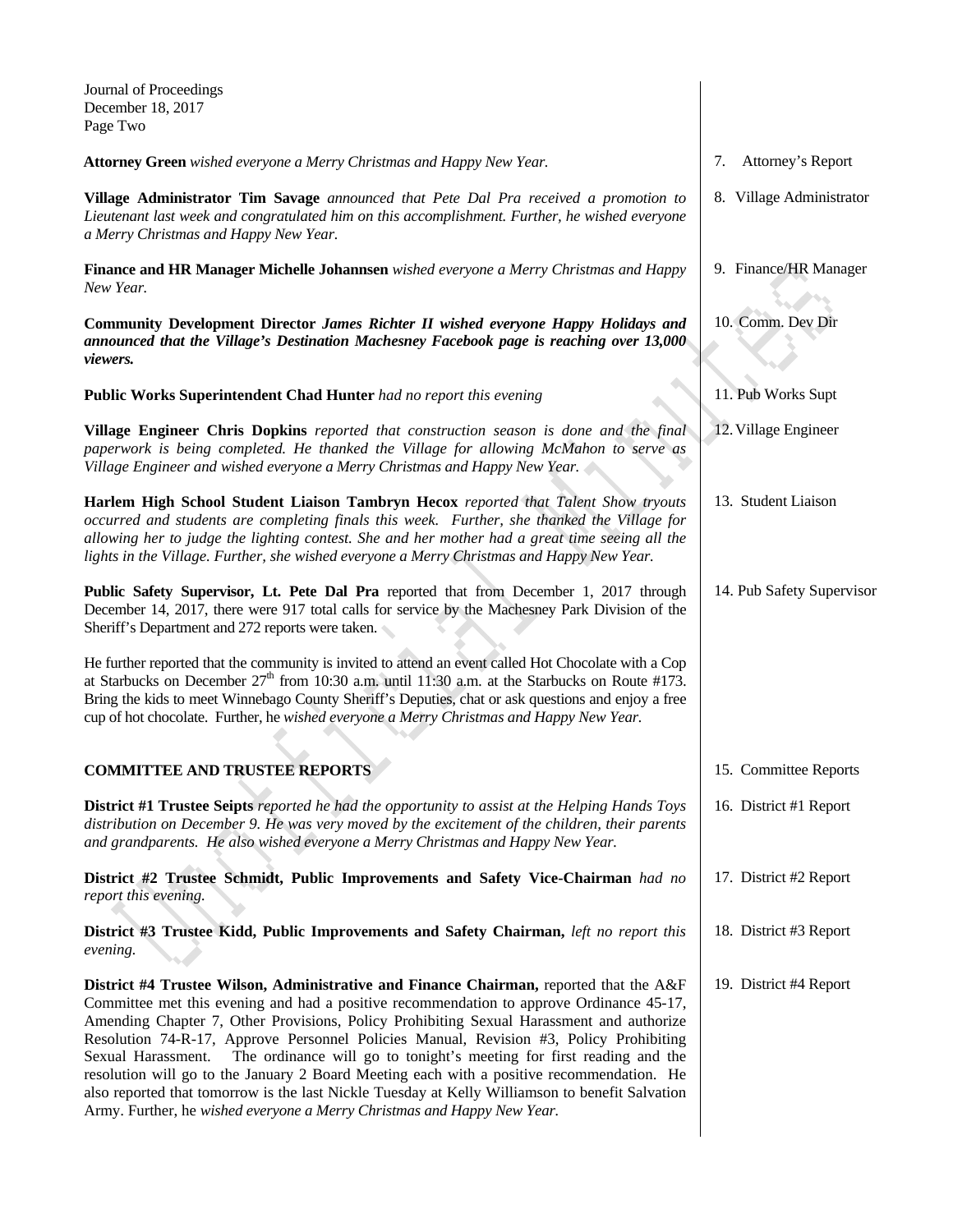| Journal of Proceedings<br>December 4, 2017<br>Page Three                                                                                                                                                                                                                                                                                                                                                                                                                                                                                                                                                                                                                                                                                                                                                                                      |                                                                                                                                       |
|-----------------------------------------------------------------------------------------------------------------------------------------------------------------------------------------------------------------------------------------------------------------------------------------------------------------------------------------------------------------------------------------------------------------------------------------------------------------------------------------------------------------------------------------------------------------------------------------------------------------------------------------------------------------------------------------------------------------------------------------------------------------------------------------------------------------------------------------------|---------------------------------------------------------------------------------------------------------------------------------------|
| District #5 Trustee Bailey, Planning and Economic Development Vice-Chairperson, had no<br>report this evening.                                                                                                                                                                                                                                                                                                                                                                                                                                                                                                                                                                                                                                                                                                                                | 20. District #5 Report                                                                                                                |
| District #6 Trustee Beck, Planning and Economic Development Chairman, reported he was<br>having family flying in for the holidays and hoped the same for all residents of Machesney Park.<br>He wished everyone a Merry Christmas and Happy New Year.                                                                                                                                                                                                                                                                                                                                                                                                                                                                                                                                                                                         | 21. District #6 Report                                                                                                                |
| CONSENT AGENDA* - Mayor Johnson noted that the next item is the Consent Agenda. He<br>asked Staff to introduce all items to be considered under the Consent Agenda. Village<br>Administrator Tim Savage presented the items as follows:<br>A. Ordinance 40-17, Text Amendment to Zoning Code Article 16, Sec. Z-78,<br>Electronic Message Boards, First Reading<br>B. Ordinance 41-17, Variance in Lot Width at 11180 Bertram Road, First Reading<br>C. Ordinance 45-17, Amending Chapter 7, Other Provisions, Policy Prohibiting Sexual<br>Harassment, First Reading<br>D. Resolution 65-R-17, Right-of-Way Dedication Plat, Baldwin Drive<br>Resolution 66-R-17, Right-of-Way Dedication Plat, East Mall Drive<br>Е.<br>Resolution 73-R-17, Approve an Option to Lease Agreement with Cenergy for<br>F.<br>12.94 Acres Owned by the Village | 22. Consent Agenda<br>Approved:<br>Ordinance 40-17<br>Ordinance 41-17<br>Ordinance 45-17<br>Res 65-R-17<br>Res 66-R-17<br>Res 73-R-17 |
| Mayor Johnson asked if there were items any Trustee would like removed from the Consent<br>Agenda to be considered separately. There were no items removed from the Consent Agenda.<br>The Consent Agenda was accepted as presented.<br>Mayor Johnson called for a motion to approve all items under the Consent Agenda as presented.<br>The motion was made by Trustee Beck and seconded by Trustee Bailey. The motion was<br>approved by roll call vote. 6 ayes (Trustees Seipts, Schmidt, Wilson, Bailey, Beck and Mayor<br>Johnson), 0 nays, and 1 absent (Trustee Kidd,)                                                                                                                                                                                                                                                                 | <b>Approved Consent Items</b>                                                                                                         |
| <b>UNFINISHED BUSINESS - None</b>                                                                                                                                                                                                                                                                                                                                                                                                                                                                                                                                                                                                                                                                                                                                                                                                             | 23. Unfinished Business                                                                                                               |
| <b>NEW BUSINESS - None</b>                                                                                                                                                                                                                                                                                                                                                                                                                                                                                                                                                                                                                                                                                                                                                                                                                    | 24. New Business                                                                                                                      |
| <b>PUBLIC COMMENT - None</b>                                                                                                                                                                                                                                                                                                                                                                                                                                                                                                                                                                                                                                                                                                                                                                                                                  | 25. Public Comment                                                                                                                    |
| <b>CLOSED SESSION - None</b>                                                                                                                                                                                                                                                                                                                                                                                                                                                                                                                                                                                                                                                                                                                                                                                                                  | 26. Closed Session                                                                                                                    |
| Trustee Wilson moved to adjourn; seconded by Trustee Bailey. Motion approved by voice vote.<br>Meeting adjourned at 6:20 p.m.<br>APPROVED:<br>Lori J. Mitchell, MMC<br>Village Clerk                                                                                                                                                                                                                                                                                                                                                                                                                                                                                                                                                                                                                                                          | 27. Adjourn                                                                                                                           |
| BOARD MEETING - FIRST AND THIRD MONDAY AT 6:00 PM EXCEPT WHEN A<br>HOLIDAY FALLS ON A BOARD MEETING MONDAY, THE MEETING IS<br>RESCHEDULED FOR THE TUESDAY AFTER THAT HOLIDAY.<br>Administration and Finance Committee – First and Third Monday @ 5:45 PM prior to a regularly                                                                                                                                                                                                                                                                                                                                                                                                                                                                                                                                                                 |                                                                                                                                       |